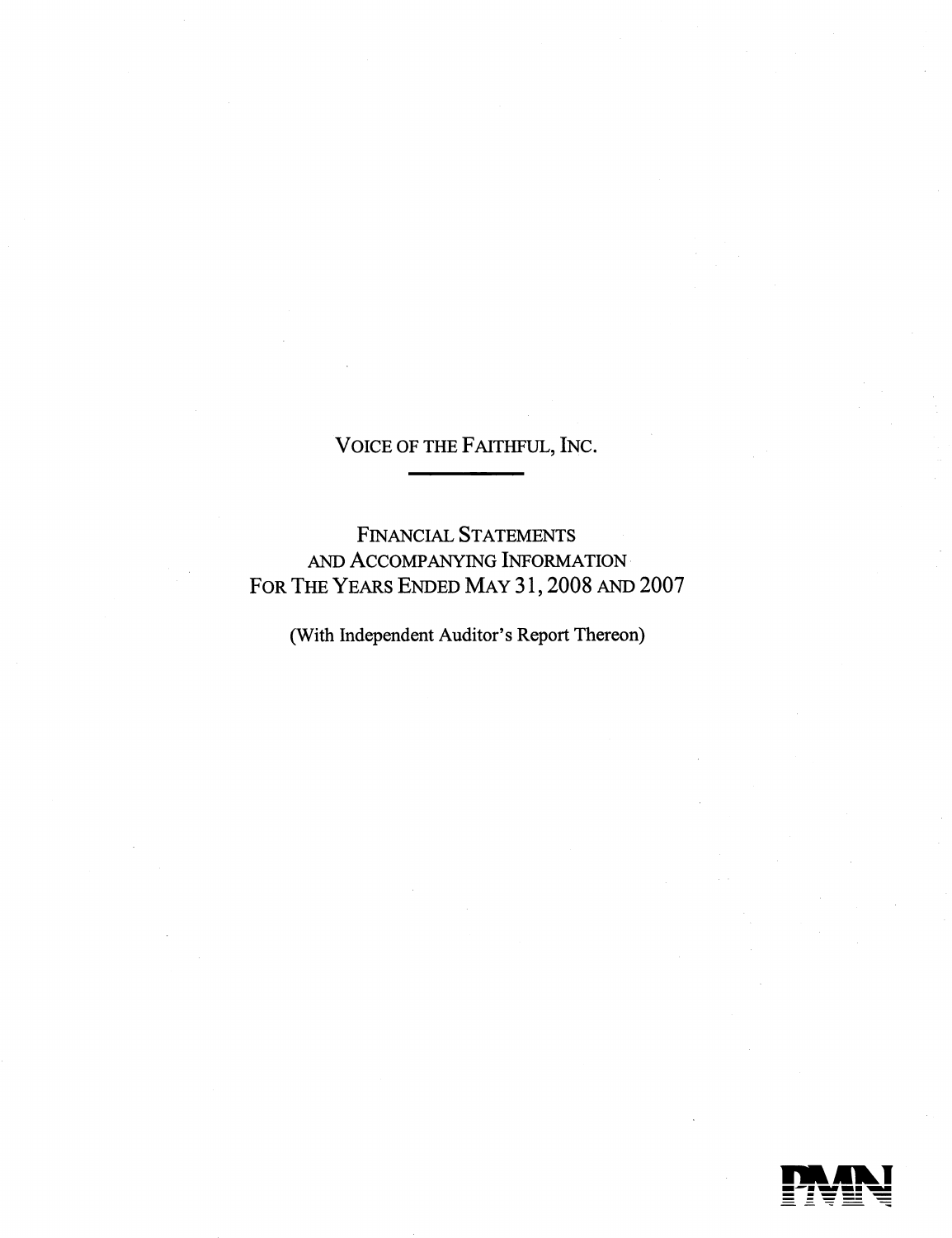# TABLE OF CONTENTS

#### INDEPENDENT AUDITOR'S REPORT

#### FINANCIAL STATEMENTS:

Statements of Financial Position Statements of Activities Statements of Cash Flows Notes to Financial Statements 2 3 4 5-8

# ACCOMPANYING INFORMATION:

Schedule of Functional Expenses for the Year Ended May 31, 2008

10

Page

1

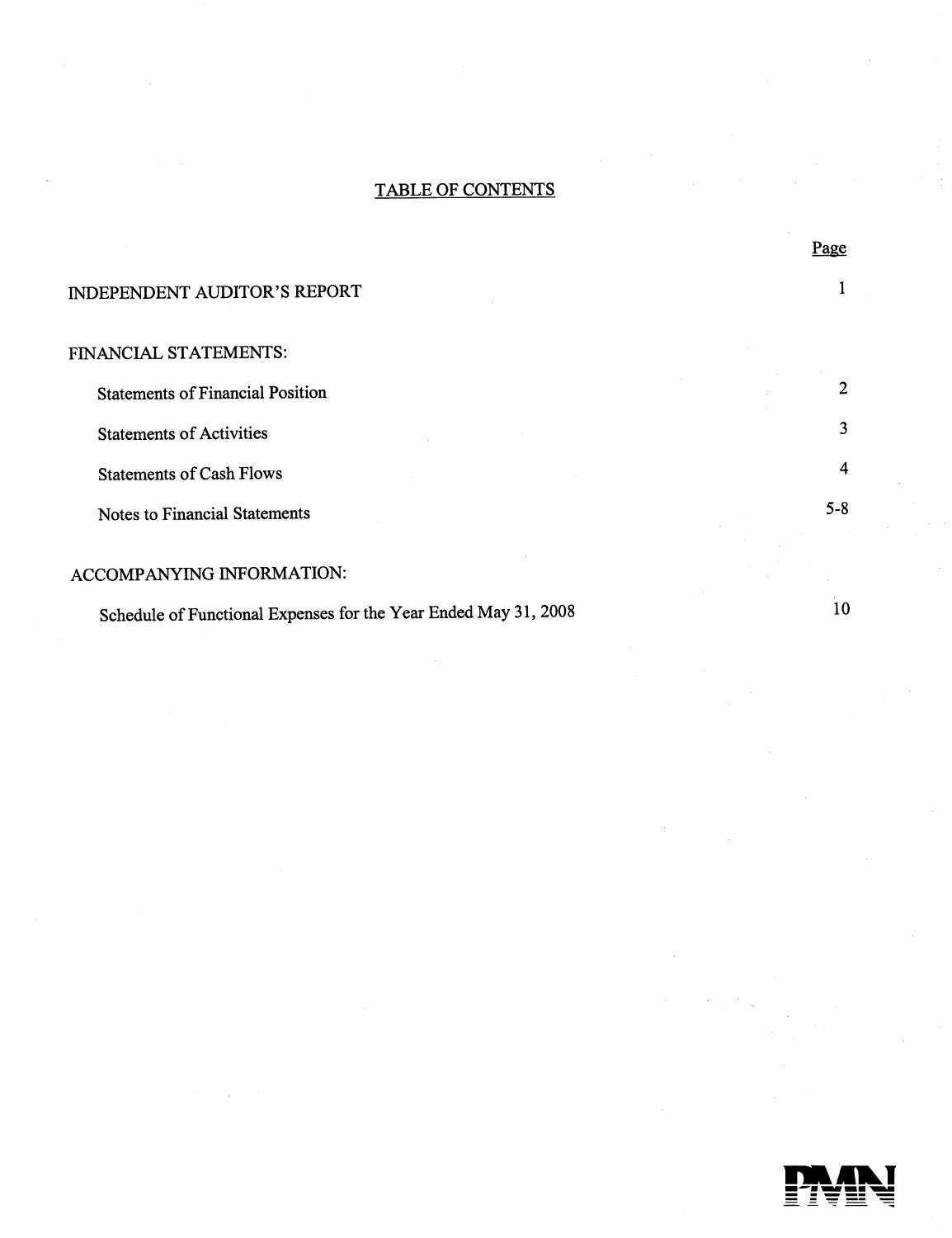

#### INDEPENDENT AUDITOR'S REPORT

#### To THE BoARD OF TRUSTEES VoIcE OF THE FAITHFUL, INC. Newton, Massachusetts

We have audited the accompanying statements of financial position of Voice of the Faithful, Inc. (the "Organization") as of May 31, 2008 and 2007, and the related statements of activities and cash flows for the years then ended. These financial statements are the responsibility of the Organization's management. Our responsibility is to express an opinion on these financial statements based on our audits.

We conducted our audits in accordance with auditing standards generally accepted in the United States of America. Those standards require that we plan and perform the audits to obtain reasonable assurance about whether the financial statements are free of material misstatement. An audit includes examining, on a test basis, evidence supporting the amounts and disclosures in the financial statements. An audit also includes assessing the accounting principles used and significant estimates made bymanagement, as well as evaluating the overall financial statement presentation. We believe that our audits provide a reasonable basis for our opinion.

In our opinion, the financial statements referred to above present fairly, in all material respects, the financial position of Voice of the Faithful, Inc. as of May 31, 2008 and 2007, and the changes in its net assets and its cash flows for the years then ended, in conformity with accounting principles generally accepted in the United States of America.

Our audits were made for the purpose of forming an opinion on the basic financial statements taken as a whole. The accompanying information on page 10 is presented for purposes of additional analysis and is not a required part of the basic financial statements. Such information is the representation of the Organization's management and has been subjected to the auditing procedures applied in the audit of the basic financial statements; and in our opinion this information is fairly stated in all material respects, in relation to the basic financial statements taken as a whole.

Parent, McLaughlin + Nangle

Certified Public Accountants

December 3, 2008

Parent, McLaughlin & Nangle Certified Public Accountants, Inc.

160 Federal Street Boston, MA 02110-1713 617/426-9440 Fax No. 617/423-3955

100 Cummings Center Suite 335G Beverly, MA 01915-6106 978/921-0005 Fax No. 978/927-3428

85 Rangeway Road Forest Ridge Office Park, Bldg #1 Billerica, MA 01862-2105 978/663-9750 Fax No. 978/663-5151

Ten Commerce Way Raynham, MA 02767-1071 508/880-4955 Fax No. 508/823-6976

11)11)11) hn'in rnn'i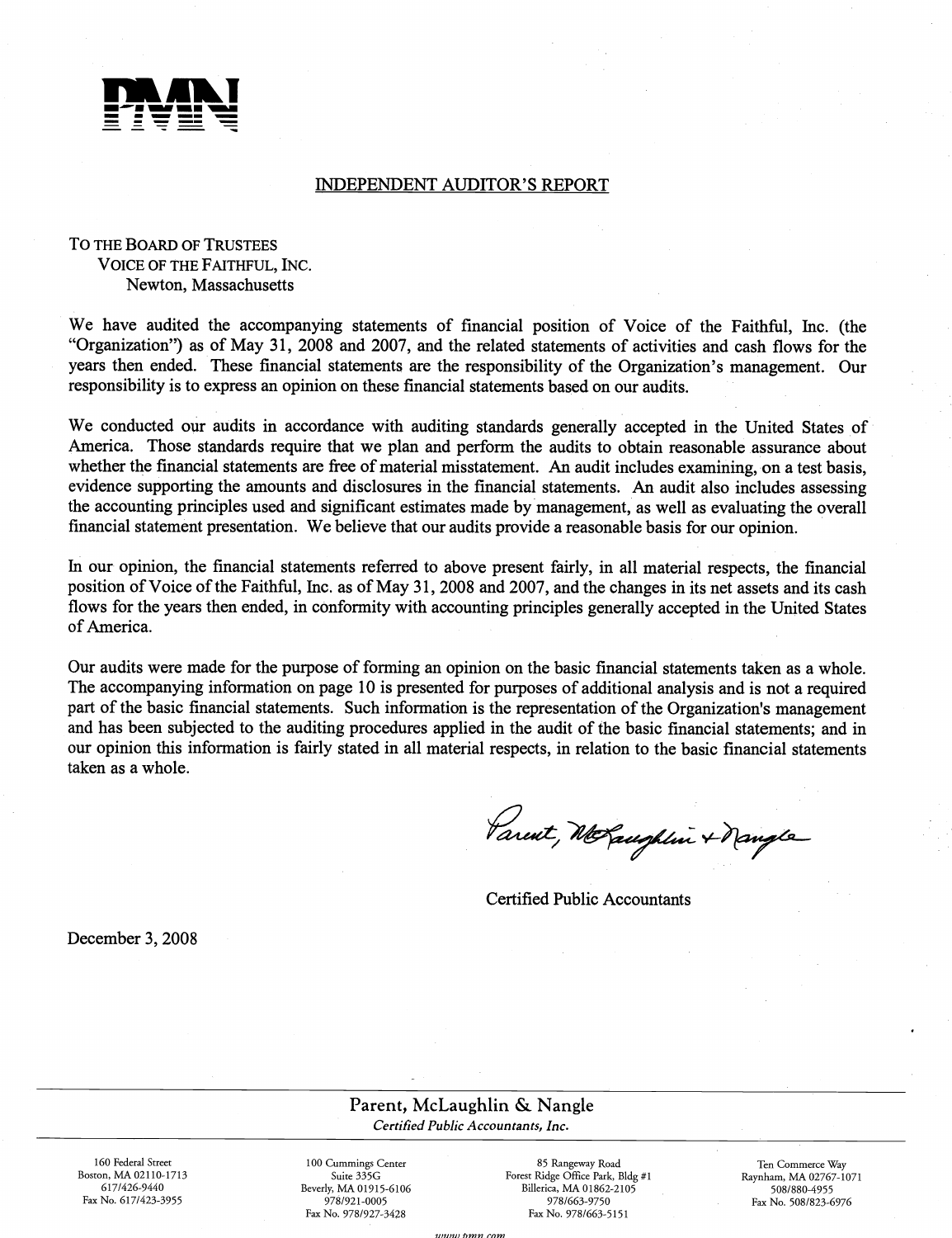# STATEMENTS OF FINANCIAL POSITION

|                                                |             |         | May 31       |         |
|------------------------------------------------|-------------|---------|--------------|---------|
|                                                |             | 2008    |              | 2007    |
| <b>ASSETS</b>                                  |             |         |              |         |
| <b>CURRENT ASSETS:</b>                         |             |         |              |         |
| Cash and cash equivalents                      | \$          | 66,096  | \$           | 146,922 |
| Investments, at fair value                     |             | 2,367   |              |         |
| Unconditional promises to give                 |             | 9,286   |              |         |
| Prepaid expenses and other current assets      |             | 18,755  |              | 16,833  |
| Total current assets                           |             | 96,504  |              | 163,755 |
| EQUIPMENT, net                                 |             | 11,569  |              | 7,161   |
| INTANGIBLE ASSETS, net                         |             | 4,497   |              | 4,882   |
| <b>TOTAL ASSETS</b>                            | \$          | 112,570 | \$           | 175,798 |
| <b>LIABILITIES AND NET ASSETS</b>              |             |         |              |         |
| <b>CURRENT LIABILITIES:</b>                    |             |         |              |         |
| Accounts payable                               | $\mathbf S$ | 11,997  | $\mathbb{S}$ | 52,420  |
| Accrued expenses and other current liabilities |             | 24,805  |              | 39,263  |
| Total current liabilities                      |             | 36,802  |              | 91,683  |
| NET ASSETS:                                    |             |         |              |         |
| Unrestricted                                   |             | 66,829  |              | 80,804  |
| Temporarily restricted                         |             | 8,939   |              | 3,311   |
| Total net assets                               |             | 75,768  |              | 84,115  |
| TOTAL LIABILITIES AND NET ASSETS               | \$          | 112,570 | \$           | 175,798 |



See accompanying notes to financial statements.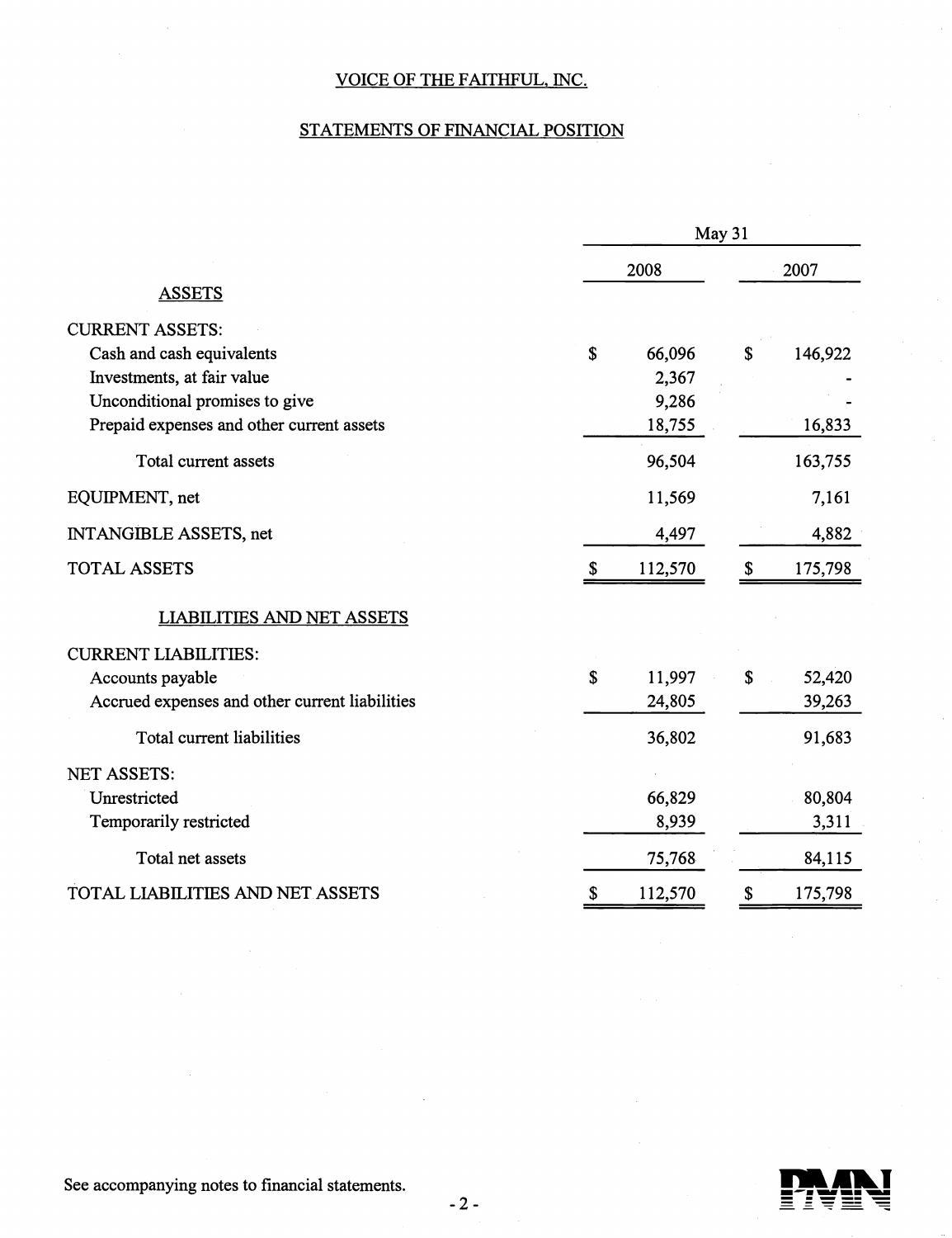VOICE OF THE FAITHFUL, INC. VOICE OF THE FAITHFUL. iNC.

# STATEMENT OF ACTIVITIES STATEMENT OF ACTIVITIES

# YEARS ENDED MAY 31, 2008 AND 2007 YEARS ENDED MAY 31. 2008 AND 2007

 $\ddot{\phantom{0}}$ 

|                                       |   |              |   | 2008        |    |         |   |              |   | 2007        |    |                |
|---------------------------------------|---|--------------|---|-------------|----|---------|---|--------------|---|-------------|----|----------------|
|                                       |   |              |   | Temporarily |    |         |   |              |   | Temporarily |    |                |
|                                       |   | Unrestricted |   | Restricted  |    | Total   |   | Unrestricted |   | Restricted  |    | Total          |
|                                       |   |              |   |             |    |         |   |              |   |             |    |                |
| REVENUE:                              |   |              |   |             |    |         |   |              |   |             |    |                |
| Contributions                         | ۄ | ↽<br>623,51  | S | 8,639       | ↮  | 632,156 | ↔ | 568,368      | ↔ | 800         | မာ | 569,168        |
| Donated services                      |   | 17,23        |   |             |    | 17,233  |   | 2,005        |   |             |    | 2,005          |
| <b>Book</b> sales                     |   | 1,267        |   |             |    | 1,267   |   | 395          |   |             |    | 395            |
| Convention revenue                    |   | 47,02        |   |             |    | 47,021  |   | 5,090        |   |             |    | 5,090<br>3,785 |
| Interest income                       |   | ∞<br>1,11    |   |             |    | 1,118   |   | 3,785        |   |             |    |                |
| Change in unrealized depreciation     |   |              |   |             |    |         |   |              |   |             |    |                |
| on investments                        |   | (456)        |   |             |    | (456)   |   | (224)        |   | ٠           |    | (224)          |
| Realized gain on sales of investments |   |              |   |             |    |         |   | 270          |   |             |    | 270            |
| Net assets released from restrictions |   | 3,01         |   | (3,011)     |    |         |   | 36,264       |   | (36,264)    |    |                |
| Total revenue                         |   | 692,71       |   | 5,628       |    | 698,339 |   | 615,953      |   | (35,464)    |    | 580,489        |
| EXPENSES:                             |   |              |   |             |    |         |   |              |   |             |    |                |
| Program services                      |   | 376,606      |   |             |    | 376,606 |   | 369,389      |   |             |    | 369,389        |
| Fundraising                           |   | 185,809      |   |             |    | 185,809 |   | 196,264      |   |             |    | 196,264        |
| Management and general                |   | 144,271      |   |             |    | 144,271 |   | 121,538      |   |             |    | 121,538        |
| Total expenses                        |   | 706,686      |   |             |    | 706,686 |   | 687,191      |   |             |    | 687,191        |
| CHANGE IN NET ASSETS                  |   | (13,975)     |   | 5,628       |    | (8,347) |   | (71,238)     |   | (35,464)    |    | (106, 702)     |
| NET ASSETS, beginning of year         |   | 80,804       |   | 3,311       |    | 84,115  |   | 152,042      |   | 38,775      |    | 190,817        |
| NET ASSETS, end of year               | s | 66,829       | ↮ | 8,939       | s, | 75,768  | ↮ | 80,804       | ↮ | 3,311       | ↮  | 84,115         |

 $\frac{1}{\sqrt{2}}$ 

See accompanying notes to financial statements.  $\frac{3}{-3}$ See accompanying notes to financial statements.

 $-3-$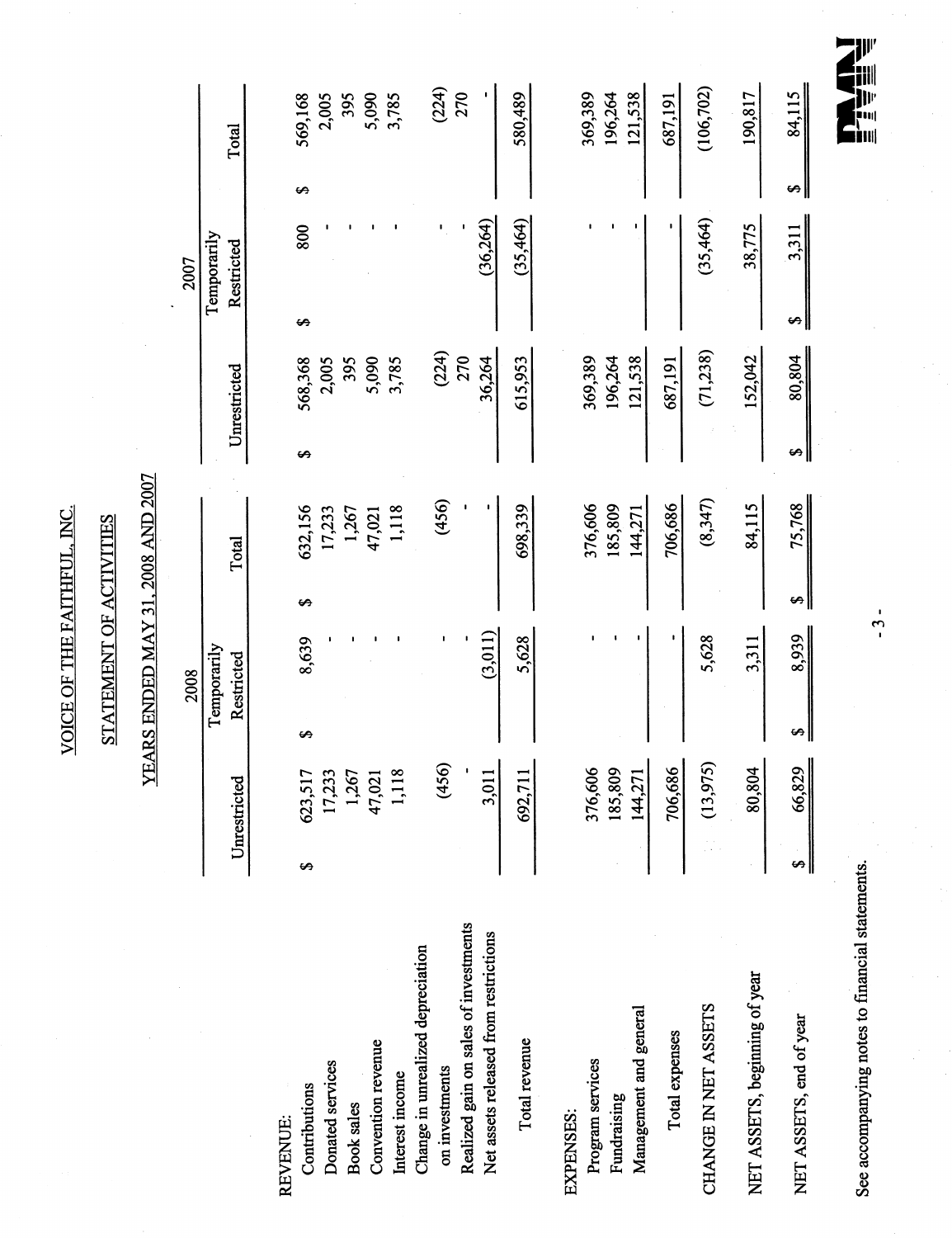# STATEMENTS OF CASH FLOWS

|                                                           |              | Year Ended May 31 |                 |
|-----------------------------------------------------------|--------------|-------------------|-----------------|
|                                                           |              | 2008              | 2007            |
| CASH FLOWS FROM OPERATING ACTIVITIES:                     |              |                   |                 |
| Change in net assets                                      | \$           | (8, 347)          | \$<br>(106,702) |
| Adjustments to reconcile change in net assets to net cash |              |                   |                 |
| used by operating activities:                             |              |                   |                 |
| Depreciation and amortization                             |              | 5,292             | 9,007           |
| Investments received as a donation                        |              | (2,783)           | (2,171)         |
| Change in unrealized depreciation on investments          |              | 456               | 224             |
| Realized gain on sale of investments                      |              |                   | (270)           |
| Reinvested interest income                                |              | (40)              | (73)            |
| Increase in assets:                                       |              |                   |                 |
| Unconditional promises to give                            |              | (9,286)           |                 |
| Prepaid expenses and other current assets                 |              | (1, 922)          | (8,299)         |
| Increase (decrease) in liabilities:                       |              |                   |                 |
| Accounts payable                                          |              | (40, 423)         | 13,265          |
| Accrued expenses and other current liabilities            |              | (14, 458)         | 78              |
| Total adjustments                                         |              | (63, 164)         | 11,761          |
| Net cash used by operating activities                     |              | (71, 511)         | (94, 941)       |
| CASH FLOWS FROM INVESTING ACTIVITIES:                     |              |                   |                 |
| Proceeds from the sales of investments                    |              |                   | 14,082          |
| Purchases of equipment                                    |              | (9,315)           |                 |
| Net cash provided (used) by investing activities          |              | (9,315)           | 14,082          |
| NET DECREASE IN CASH AND CASH EQUIVALENTS                 |              | (80, 826)         | (80, 859)       |
| CASH AND CASH EQUIVALENTS, beginning of year              |              | 146,922           | 227,781         |
| CASH AND CASH EQUIVALENTS, end of year                    |              | 66,096            | 146,922         |
| SUPPLEMENTAL DISCLOSURE:                                  |              |                   |                 |
| Investments received as a donation                        | $\mathbb{S}$ | 2,783             | \$<br>2,171     |
|                                                           |              |                   |                 |



See accompanying notes to financial statements.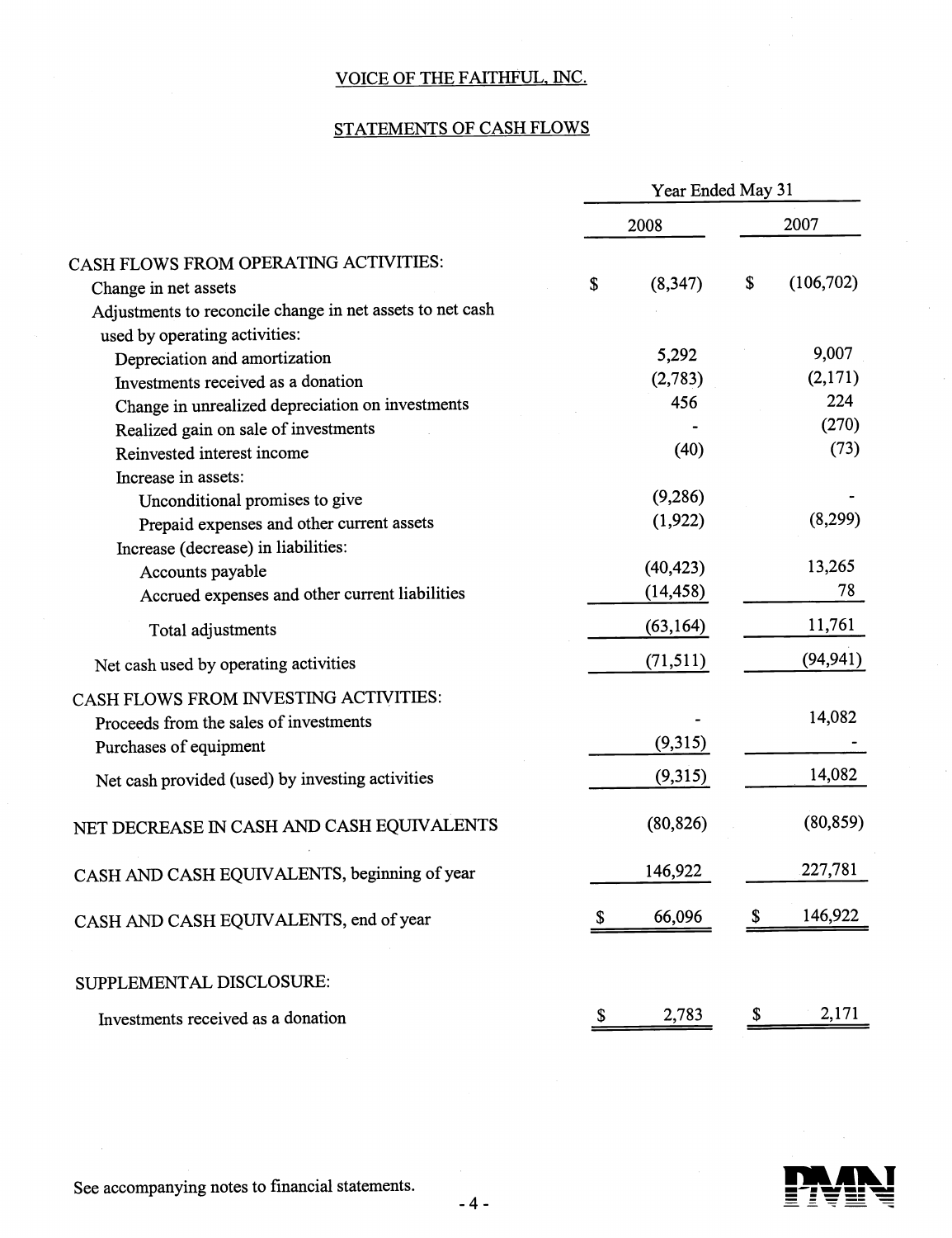#### NOTES TO FiNANCIAL STATEMENTS

#### YEARS ENDED MAY 31, 2008 AND 2007

#### A. Organization:

Voice of the Faithful, Inc. (the "Organization") is a non-profit organization formed in response to the clergy sexual abuse crisis. The Organization's mission is to provide a prayerful voice, attentive to the Spirit, through which the Faithful can actively participate in the governance and guidance of the Catholic Church. The Organization seeks to: support survivors of clergy sexual abuse; support priests of integrity; and shape structural change within the Church. The Organization was incorporated on June 26, 2002 and was approved as a  $501(c)(3)$  organization by the Internal Revenue Service. The major sources of funding come from individual contributors sharing the concerns of the Organization.

#### B. Summary of Significant Accounting Policies:

#### Basis of accounting:

The Organization prepares its financial statements in accordance with generally accepted accounting principles. This basis of accounting involves the application of accrual accounting; consequently, revenues and gains are recognized when earned, and expenses and losses are recognized when incurred.

#### Contributions:

Contributions received are classified by each net asset category in accordance with donor-imposed restrictions. Contributions restricted for use whose restrictions are met in the same reporting period are reflected as unrestricted revenue, as permitted by Financial Accounting Standards (SFAS) No. 116.

#### Basis of presentation:

Financial statement presentation follows the recommendations of the Financial Accounting Standards (SFAS) No. 117, Financial Statements of Not-for-Profit Organizations. Under SFAS No. 117, the Organization is required to report information regarding its financial position and activities according to three classes of net assets: unrestricted net assets, temporarily restricted net assets, and permanently restricted net assets. The Organization has no permanently restricted net assets.

#### Use of estimates:

The preparation of financial statements in conformity with generally accepted accounting principles requires management to make estimates and assumptions that affect the reported amounts of assets and liabilities and disclosure of contingent assets and liabilities at the date of the financial statements, and the reported amounts of revenues and expenses during the reporting period. Actual results could differ from those estimates.

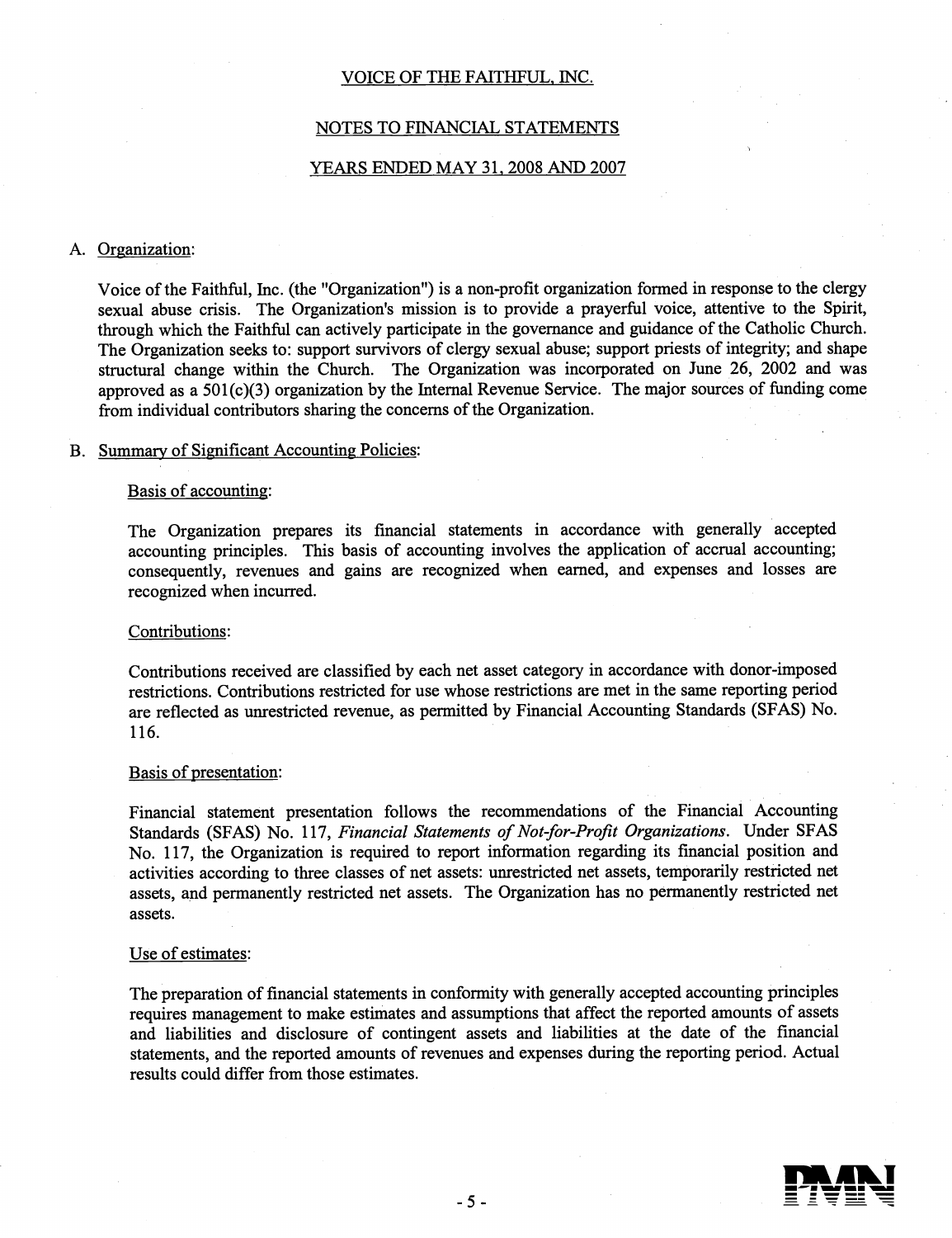#### NOTES TO FINANCIAL STATEMENTS

#### YEARS ENDED MAY 31, 2008 AND 2007

#### (continued)

#### B. Summary of Significant Accounting Policies — (continued):

#### Unconditional promises to give:

Unconditional promises to give that are expected to be collected within one year are recorded at their net realizable value. Unconditional promises to give that are expected to be collected in future years are recorded at the present value of estimated future cash flows. The discounts on those amounts are computed at an appropriate discount rate commensurate with the risks involved. Amortization of the discount is included in contribution revenue. All unconditional promises to give are considered to be current as of May 31, 2008.

#### Statements of Cash Flows:

The Organization considers money market mutual funds to be cash equivalents for the purposes of the statements of cash flows.

#### Investments:

Investments are stated at fair value. Net realized and unrealized gains and losses are reflected in the accompanying statements of activities. Investment income is accrued as earned.

#### Equipment:

Equipment is recorded at cost or if donated, at fair value at the time of donation. Depreciation is provided using the straight-line method over the estimated useful lives of the respective assets. Purchases are determined to be capital assets based upon the Organization's policy of capitalizing assets acquired at a cost exceeding \$500. Those items that are not capitalized are immediately expensed.

#### Intangible assets:

Intangible assets represent trademark costs and website and database development costs. Trademark costs are amortized using the straight-line method over seventeen years. Website and database development costs are amortized using the straight-line method over three years.

#### Income taxes:

The Organization has been determined to be a tax-exempt, not-for-profit organization under Section  $501(c)(3)$  of the Internal Revenue Code (the "Code") whereby only unrelated business income, as defined by Section  $512(a)(1)$  of the code, is subject to federal income tax.

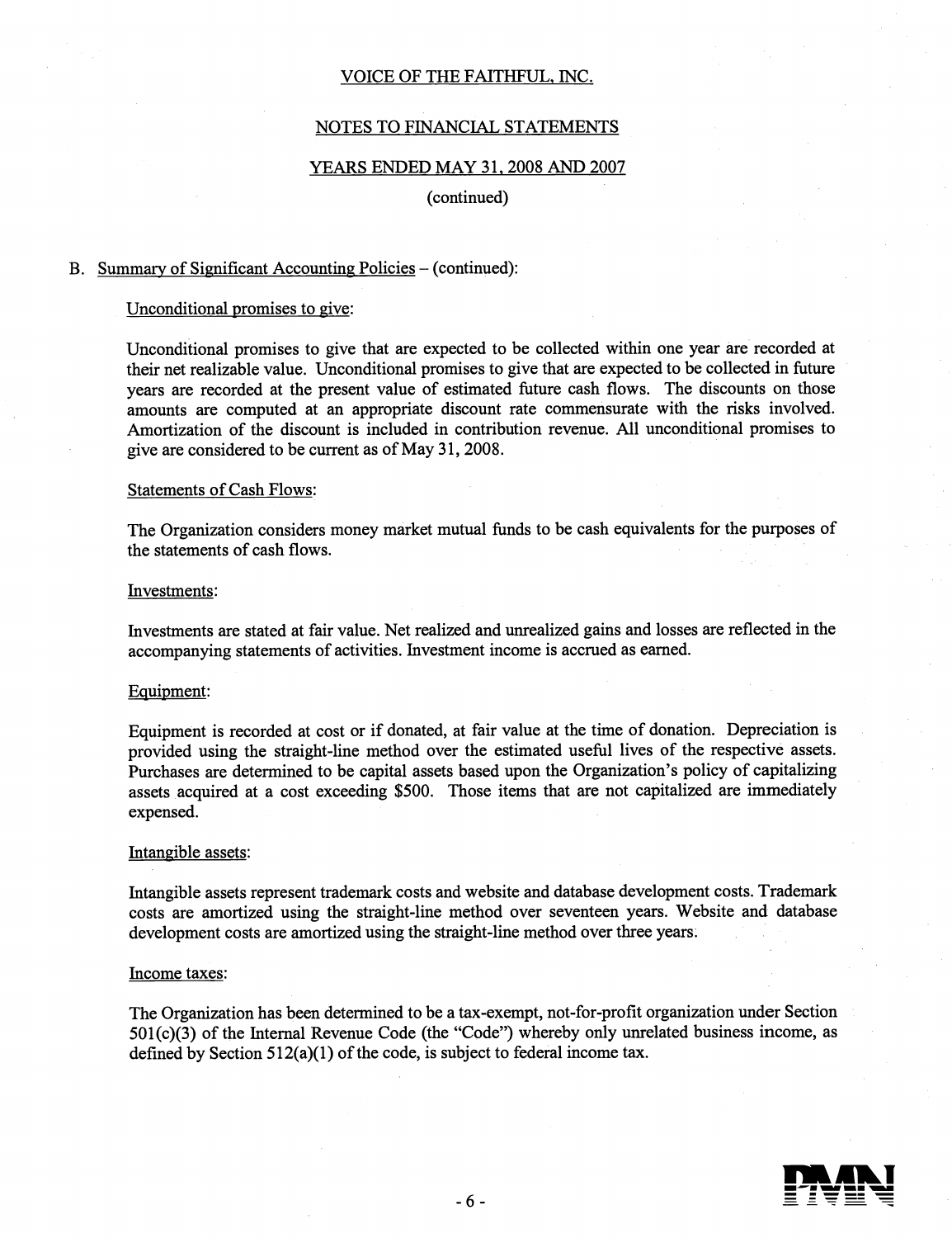#### NOTES TO FINANCIAL STATEMENTS

#### YEARS ENDED MAY 31. 2008 AND 2007

#### (continued)

#### B. Summary of Significant Accounting Policies — (continued):

#### Donated investments, equipment, and services:

Donations of investments and equipment are recorded as revenues at their estimated fair value at the date of donation. Donated services are recorded as revenues and expenses at fair market value when determinable, otherwise at values indicated by the donor.

Other donated services, such as those provided by the Organization's volunteers, have not been reflected in the financial statements either because the services do not require a specialized skill or because no objective basis is available to measure the value of such services.

#### C. Investments:

Investments amounting to \$2,367 are carried at fair value and consisted of equity securities at May 31, 2008. Unrealized depreciation on investments amounted to \$456 at May 31, 2008.

#### D. Equipment:

Equipment consisted of the following at May 31, 2008 and 2007:

|                                                                                    |    | 2008            |    | 2007            |
|------------------------------------------------------------------------------------|----|-----------------|----|-----------------|
| Computers and software<br>Furniture and fixtures<br>Less: Accumulated depreciation | \$ | 55,208<br>3,034 | \$ | 45,894<br>3,034 |
|                                                                                    |    | 58,242          |    | 48,928          |
|                                                                                    |    | (46, 673)       |    | (41, 767)       |
|                                                                                    | S  | 11,569          | S  | 7,161           |

#### E. Intangible Assets:

Intangible assets consisted of the following at May 31, 2008 and 2007:

|                                               | 2008                  |    | 2007            |
|-----------------------------------------------|-----------------------|----|-----------------|
| Website and database development<br>Trademark | 38,212<br>\$<br>6,550 | \$ | 38,212<br>6,550 |
|                                               | 44,762                |    | 44,762          |
| Less: Accumulated amortization                | (40, 265)             |    | (39, 880)       |
|                                               | 4,497<br>S            | S  | 4,882           |

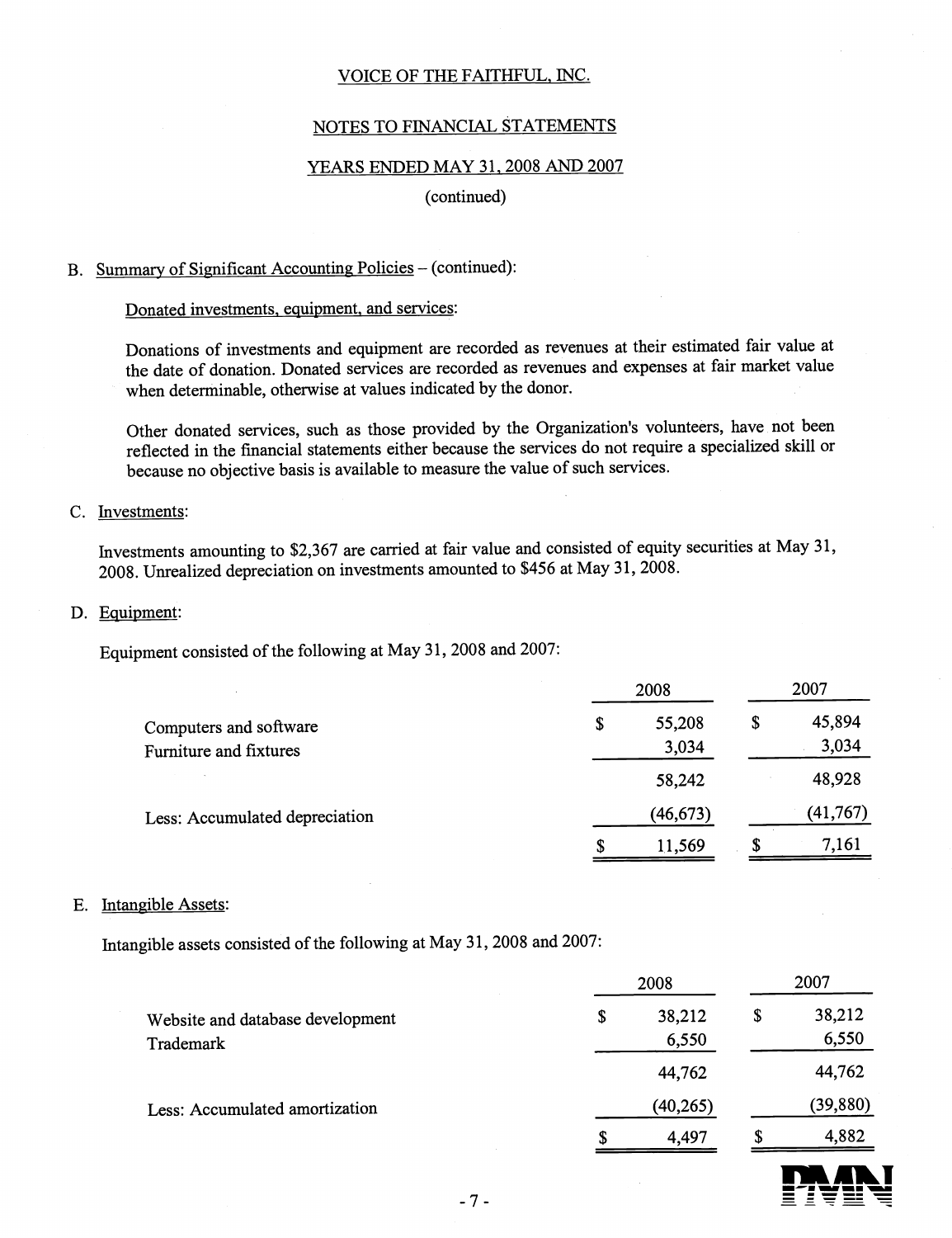#### NOTES TO FiNANCIAL STATEMENTS

#### YEARS ENDED MAY 31, 2008 AND 2007

#### (continued)

#### F. Donated Services:

During the year ended May 31, 2008, the Organization received donations of \$14,975 of travel expenses from trustees and other affiliated individuals that attended its various meetings and Convention, and \$2,258 of miscellaneous donated services related to the convention. During the year ended May 31, 2007, the Organization received donations of miscellaneous services amounting to \$2,005. Total donated services, valued at \$17,233 and \$2,005, are reported as donated services and program services expenses in the accompanying financial statements for the years ended May 31, 2008 and 2007, respectively.

#### G. Restrictions on Net Assets:

Temporarily restricted net assets at May 31, 2008 and 2007, are available for the following purposes:

|                                       |            | 2007  |   |                |  |  |
|---------------------------------------|------------|-------|---|----------------|--|--|
| Webmaster position                    |            |       | S | 3,011          |  |  |
| <b>Survivor Support Working Group</b> | 300<br>300 |       |   |                |  |  |
| Papal U.S. visit activities           |            | 5,146 |   | $\blacksquare$ |  |  |
| New York Times advertisement          |            | 3,493 |   |                |  |  |
|                                       |            | 8.939 | S | 3,311          |  |  |

#### H. Functional Allocation of Expenses

The costs of providing the various programs and activities have been summarized on a functional basis in the statements of activities. Accordingly, certain costs have been allocated among the programs and supporting services benefited.

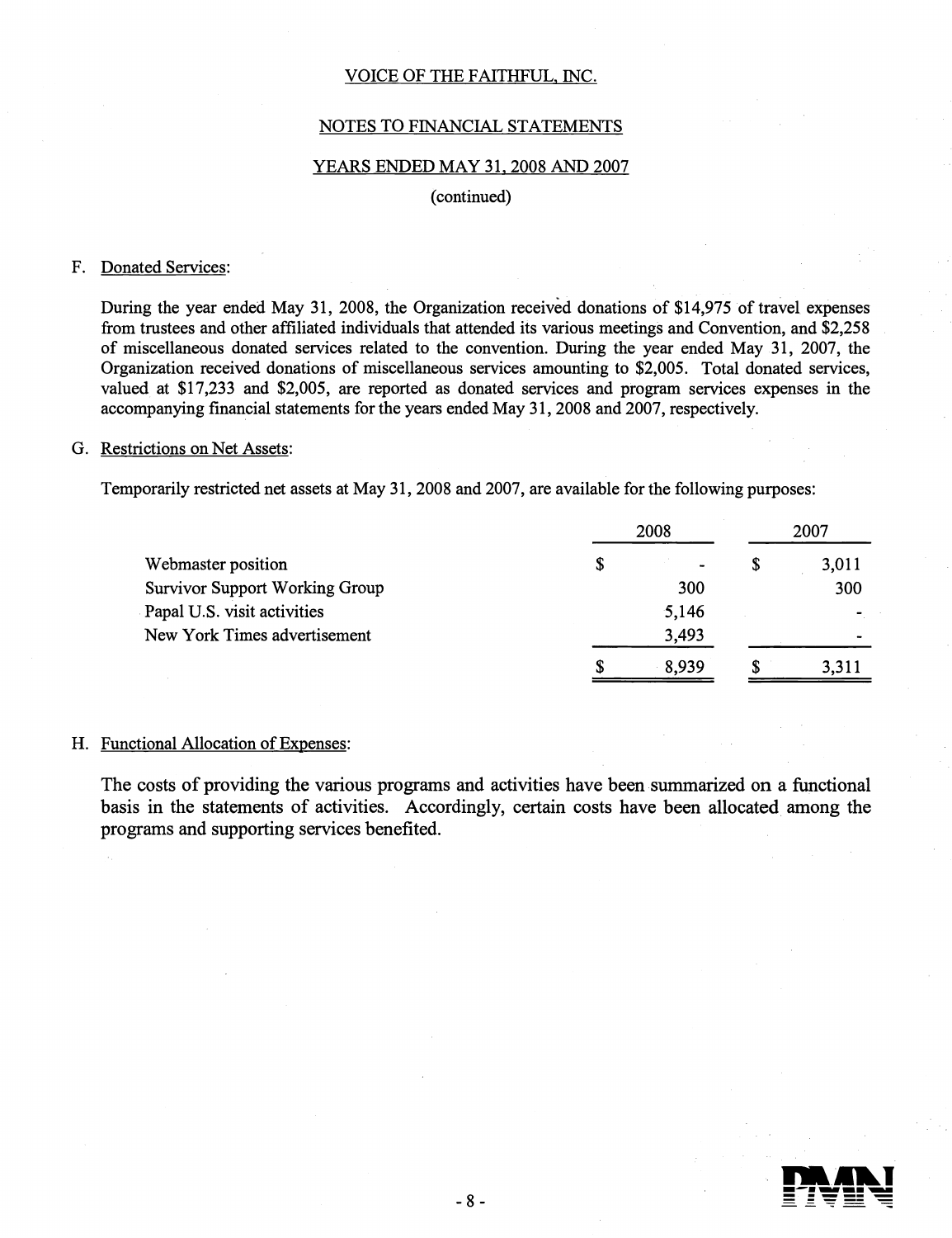# **ACCOMPANYING INFORMATION**